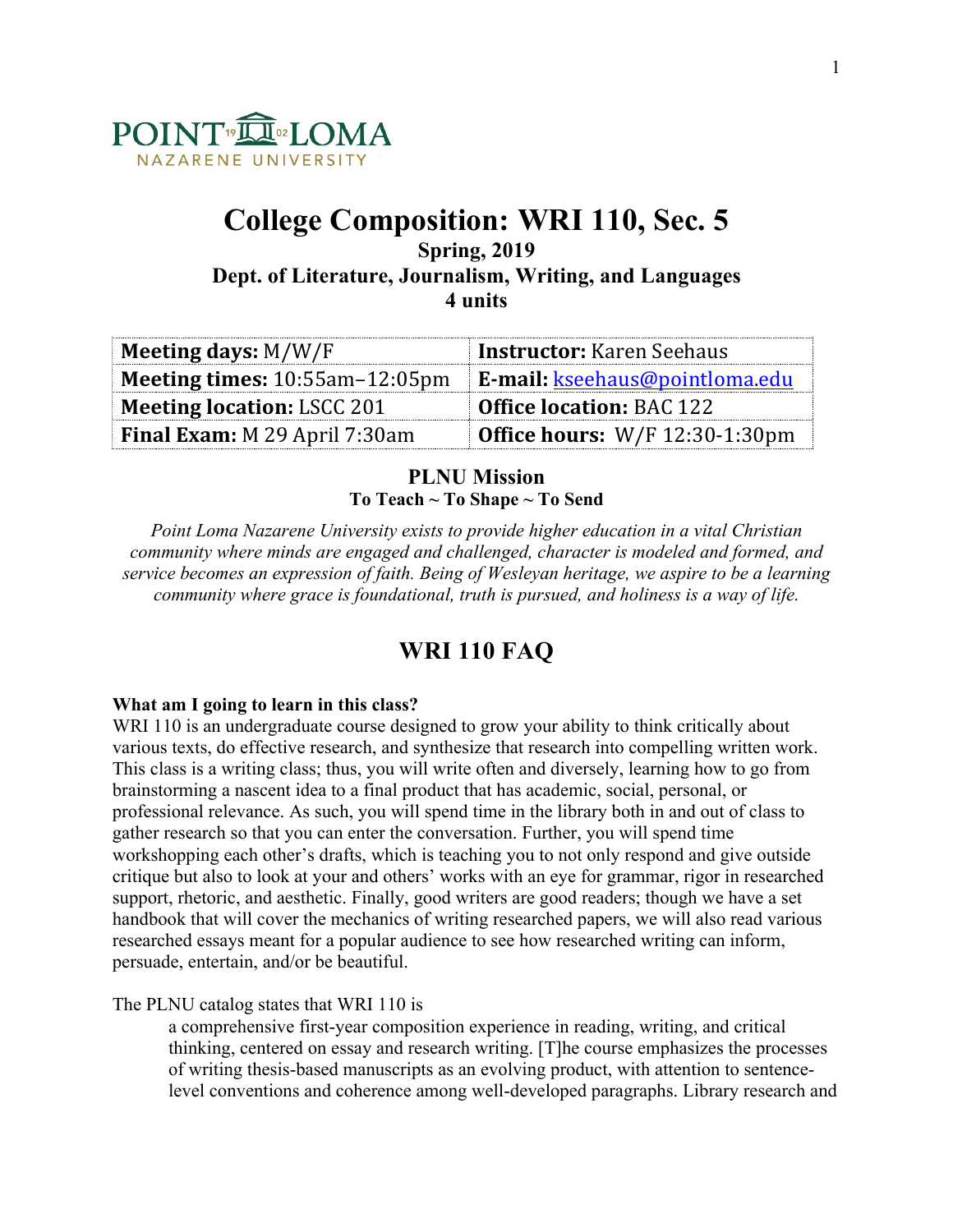writing the source-based essay are major components of the course. The course emphasizes the process of writing as well as the manuscript as an evolving product.

Caveat for some of you: "A diagnostic exam given in the beginning of the semester will determine **if** the student needs to co-enroll in Writing 097." If deemed necessary, this dual enrollment is mandatory to pass my class. Most students (once they get over their initial disappointment) find that WRI 097 is VERY helpful.

## The **Course Learning Outcomes (CLO)** for this class are as follows:

1. Apply the conventions of the English language and creative skills in various forms of academic writing genres.

2. Demonstrate knowledge of the stages of the writing process in academic writing: planning, drafting, organizing, composing, revising, and editing.

3. Evaluate and utilize rhetorical modes of organization in written compositions: narrative, cause/effect, compare/contrast, persuasion, process analysis, and others.

4. Demonstrate knowledge of and apply documentation formats to properly cite research in written compositions.

5. Critically analyze writing to determine point-of-view, tone, purpose, audience, and theme to enable reflection and response in written compositions.

#### **Why do I have to take this class?**

The short answer is that you need this class or one like it to graduate. The better answer is that this class will make you a better critical thinker and writer—skills you can take from the classroom into many areas of your life. Being able to read, analyze, synthesize, and write effectively gives you agency in whatever field you may enter.

The longer and more official answer is that

this course is one of the components of the General Education Program at Point Loma Nazarene University, under the category of Developing Cognitive Abilities. By including this course in a common educational experience for undergraduates, the faculty supports the pursuit of personal awareness and skill development, focusing on the analytical, communicative, and quantitative skills necessary for successfully living in society.

#### **Where do I have to spend my money for this class?**

1. Hacker, Diana and Nancy Sommers. *A Writer's Reference.* 9th Ed. Bedford/St. Martins, 2017.

2. Printouts from Canvas as well as your essays—plan accordingly

a. You will make copies of your Researched Final Essay for the class to workshop

b. You will make copies of a shorter essay during the semester

c. Five percent of your grade will be printing out some essays on Canvas, annotating them, and turning them in to me.

3. Pocket folder (not a three-ring binder) to turn in your work.

4. Various office supplies (highlighters, pens, stapler, Scotch tape)

\*\*In the interest of lightening the financial burden of college education, I have placed our additional readings on Canvas rather than constructing a course reader. It is your responsibility to PRINT these texts out for annotation purposes and bring them to class. Point Loma Nazarene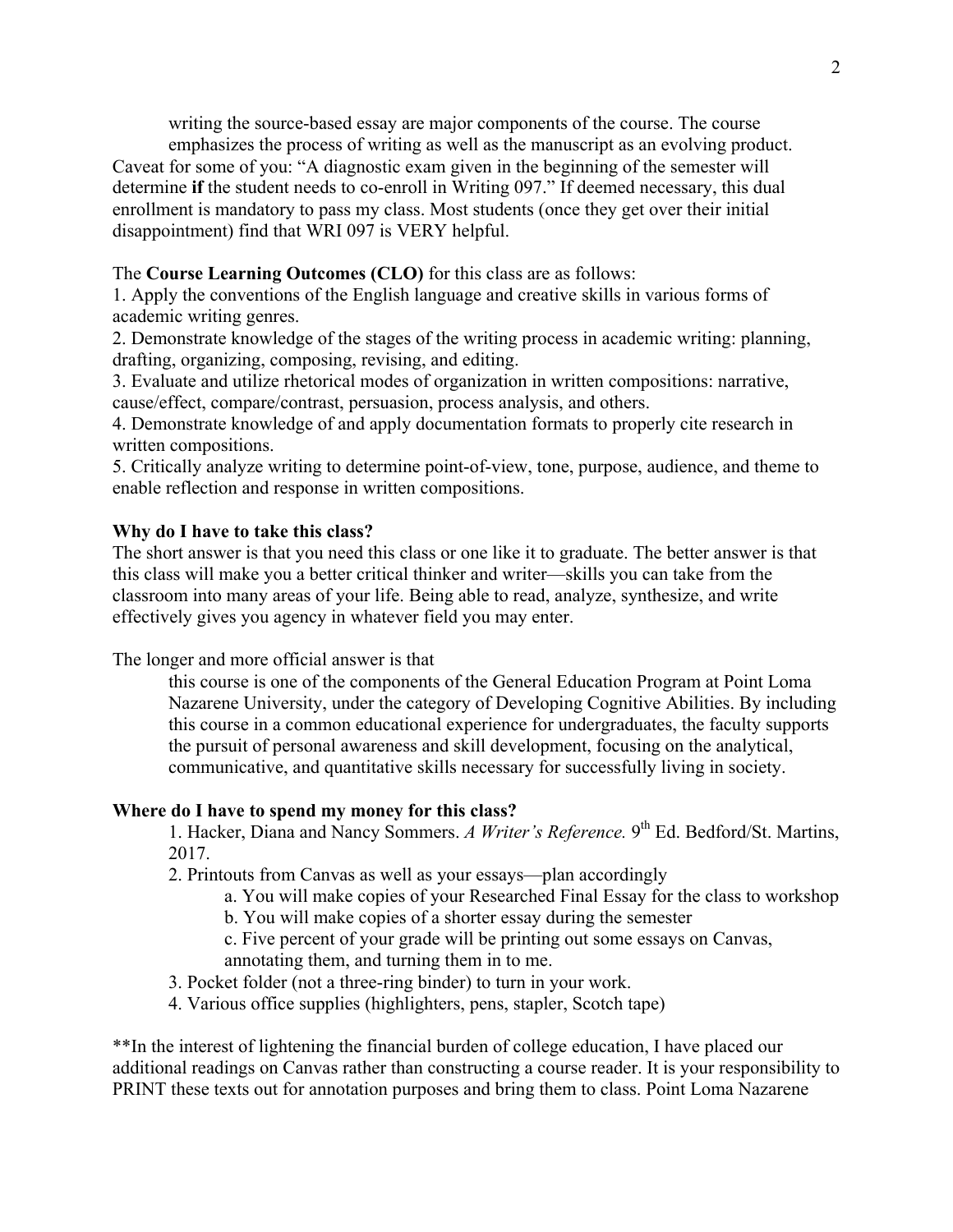University, as a non-profit educational institution, is entitled by law to use materials protected by the US Copyright Act for classroom education. However, any use of those materials outside the class may violate the law.

#### **Are there any resources I can use online and/or on campus to help me?**

Yes. The following are a few of my favorites.

**The Writers' Studio** is located in Bond Academic, room 159 https://www.pointloma.edu/opportunities/writers-studio

**The Library** has not only many books but also databases that allow you to do specific searches for any topic you want. Further, it also contains very helpful librarians who can assist you.

**Canvas** will contain this syllabus, the assignments, some readings, and other fun sundries throughout the semester. Sometimes you might have to print them for class. Please check Canvas regularly.

**OneLook** is an online database of dictionaries www.onelook.com.

**Wikipedia** is an online encyclopedia www.wikipedia.org. Though this site can have errors from time to time, it is a wonderful place to look up any person, place, or event you encounter in your reading that you do not know. While I love Wikipedia for its ability to quickly provide information, DO NOT use this as a source for your papers. **Me** I am available to answer any questions you may have. Tell me when you need to see me in class or email me.

#### **What do I have to do to pass this class (1000 points)?**

- 1. Come to class
- 2. Do all the assignments: **ALL assignments are due in PAPER copy the day of class unless you are specifically directed otherwise.**
- 3. Turn them in on time

*\*Disclaimer: This class requires a lot of reading and writing. ALL submissions done outside of class must be typed and double-spaced. If you are in doubt, follow MLA guidelines. I like MLA. I will take points off for work that does not meet these standards. \*\* Further Disclaimer: You must avoid typos in your papers. Typos indicate to me that you are being too lazy to proof your text before you turn it in and that you believe your peers enjoy wasting their time with unreadable papers. Typos include but are not limited to spelling errors, misuse or nonuse of capitalization, fragments, or incorrect punctuation.* 

- **Annotation of Canvas Reader (50 points)** I expect you to not only carefully read and annotate the texts you purchased for this course but also PRINT OUT, carefully read, and annotate the Course Reader I have made available on Canvas. Over the course of the semester, I will collect these printouts to assess your engagement with the texts via your annotation.
- **Skill-building Essays (400 points):** You will be assigned 10 short papers throughout the course of the class. These papers must be 1-2 pages each and will cover specific writing skills you will be learning at that time.

**#1 Discovery Essay** You will choose a topic about identity and write a short essay about it. In fact, the purpose of this essay is to examine what you know and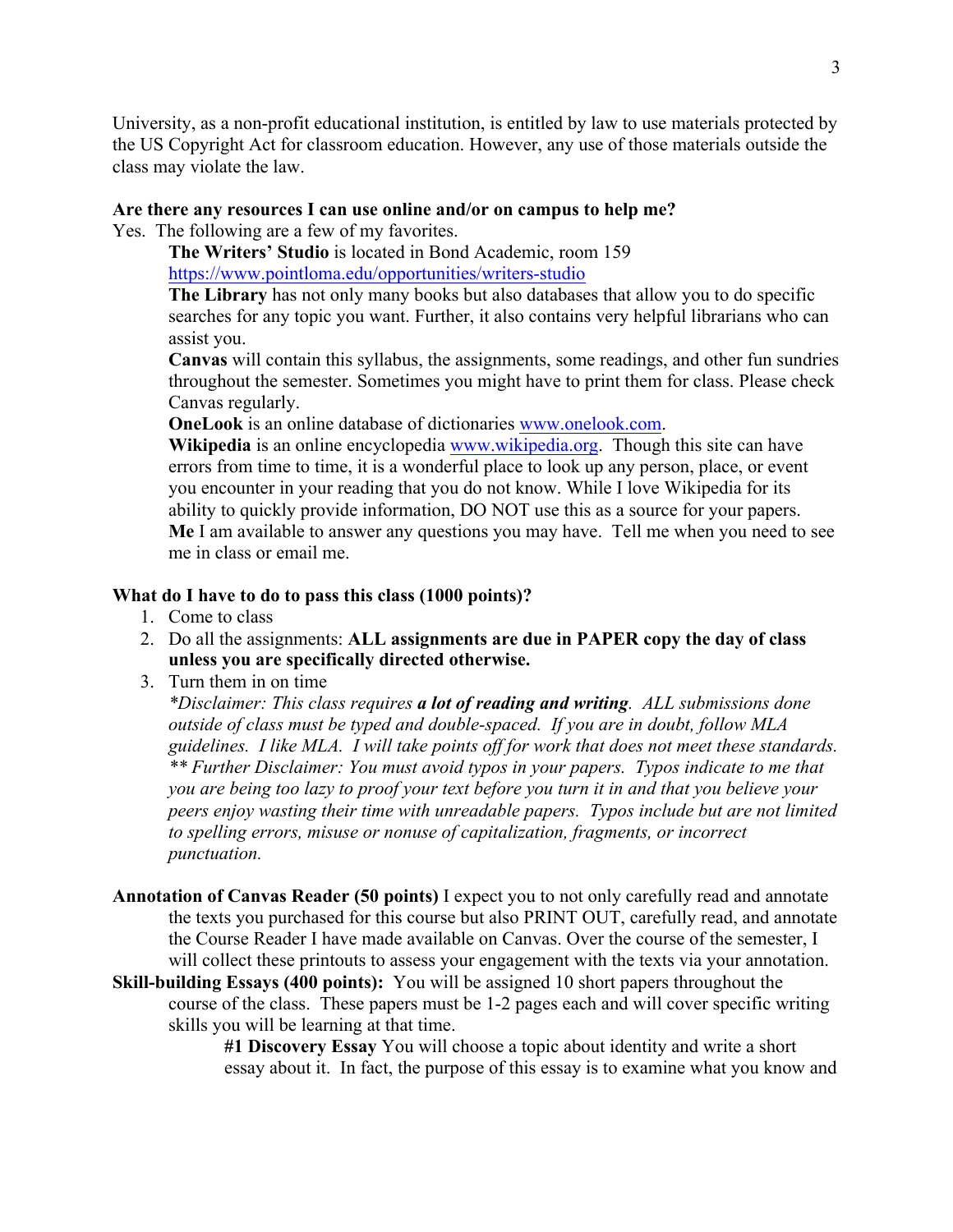believe about a given topic and where you learned the information that enabled you to form your opinion.

**#2 Audience Evaluation Paper** In this paper, you will evaluate the target audience of a specific image. You will answer questions about the image and pose a possible target audience. You will also evaluate whether the image is effective in reaching this target audience.

#**3 Summary and Response Paper** You will write a summary and response to Solnit's "The Monument Wars." Note that a response is not a paraphrase or summary (though it may contain paraphrases and quotes). You must engage with the text and decide if it is effective, do you agree or disagree with the text, and/or how can you further interpret or reflect on the text.

**#4 Textual Evidence Paper** For this paper you will read a short story by Toni Morrison and using textual evidence, shape an argument about the text. There is no right or wrong argument for this assignment. What I want to see is how well you can use the text to support your point.

#**5 Critical Conversation Paper** In this paper you will read three secondary articles about Morrison's story. You will then summarize the critical conversation and state how you would enter the conversation if you were writing a research paper on Morrison's text.

**#6 & #7** For these Skill-building essays, you will locate a relevant research source for your topic, cite it, and write a 3-sentence summary that includes paraphrases of particularly awesome places you liked, along with a 3-sentence description of how these sources fit with your research topic. They will be specific in the types of sources I want you to find

**#8 Project Proposal Paper** Using your running bibliography, you will choose at least three of your sources to explain how your argument fits into their conversation about your topic. Finally, you will propose a thesis based on your preliminary research.

**#9 Creative Take on Topic** This paper will draw on your sources but will be a creative expression of your chosen topic. Have fun with this one. You can invent a fictional character, use figurative language, or do anything your fancy went when you were researching your academic project.

**#10 Description Paper** You will write a description of yourself that starts with the five words "I am a person who."

- **Annotated Bibliography/Running Bibliography (100 points):** Over the semester, you will keep a running bibliography of sources that you found pertinent to your topic of research. You will then use this information to create a more formal annotated bibliography containing 5 or more sources. This ongoing project allows you to gather information for your final projects and will require that you read and annotate sources weekly. I will assign two specific types of sources in Skill-building Essays #6 and #7 to be completed by certain times in the semester. The key to being successful in this assignment is to do a little each week over the course of the semester.
- **Academic Research Paper (150 points):** Your final academic paper will be 10 11 pages, presenting the reasoning behind your argument about whatever identity issue you have chosen. For this essay, you will continue to use MLA format, incorporating sources with both quotations and paraphrases. Although the number and type of sources you use will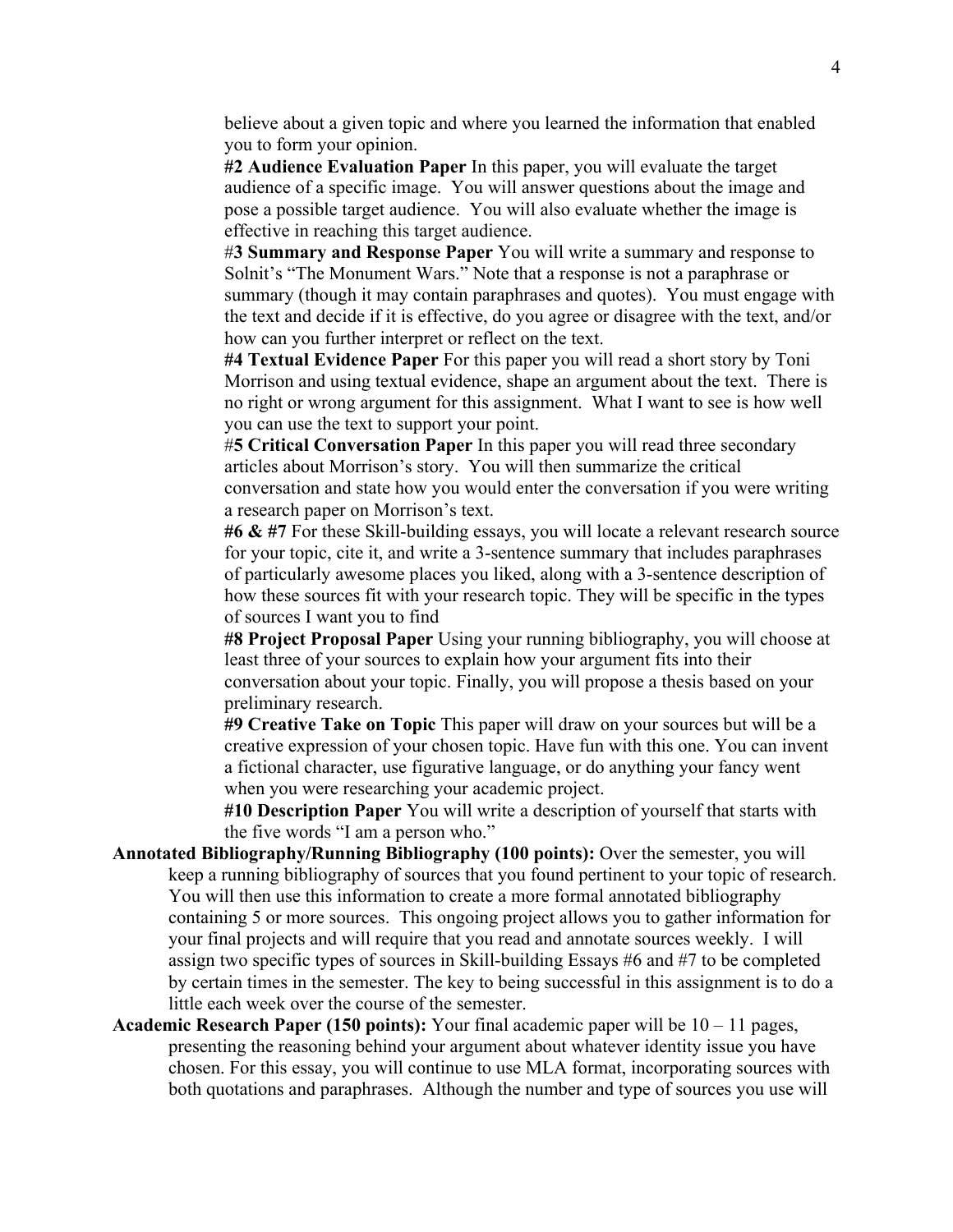vary, I will expect you to cite at least 9 sources for the paper, or roughly one source per page. You will use the sources you will have gathered in your running bibliography as well as thoughts generated throughout the class. Further instructions will follow as we get closer to the end of the semester.

- **Creative Research Paper (100 points):** Your final nonfiction paper will be 6 8 pages, presenting your creative redrafting of the Academic Research Paper. As with you academic essay, you will continue to use MLA format, incorporating sources with both quotations and paraphrases. Although the number and type of sources you use will vary, I will expect you to cite at least 6 sources for the paper, or roughly one source per page. You will use the sources you will have gathered in your annotated bibliography as well as thoughts generated throughout the class.
- **Final Exam (100 points):** PLNU requires that you demonstrate your skills in essay crafting and grammar mastery in an in-class, timed, final exam. Successful completion of this class requires taking the final examination on its scheduled day. The final examination schedule is posted at the top of this syllabus. No requests for early examinations or alternative days will be approved. I will inform you where we will be taking the exam as we get closer to the end of the semester.

## **\*For all of these assignments, further instructions will be given on Canvas and/or in class\***

**Class Participation (100 points):** Class participation includes class discussion, coming prepared for class, quizzes, and log book annotations. For more information, see below.

#### **Will I be required to attend and participate in class?**

Ten percent of your grade in this class is for class participation, meaning you must interact with the instructor and the other students *every* class session. If you wish to earn your participation grade, you must have a good attitude; you must complete in-class writings; you must read all of the readings; and you must speak out. Make it your goal to come up with one good thought for every class and to share it. By doing so, you will be prepared for any reading quizzes I will give. Also, you must turn off your electronics when you enter the classroom; use of electronics will not be permitted. I often will use class discussion as a place to clarify how to do a certain writing assignment. Thus, your taking good notes is important for your success in the class.

Much of the work we will do in this class is cooperative. You should think of all your writing and speaking for and in class as public, not private, discourse. **By continuing in this class, you acknowledge that your work will be viewed by others in the class.**

Respect in class is a must. This classroom is a safe space. As we discuss and analyze works that may address potentially emotional topics, we will encounter many different viewpoints within the class. In order to be a good participant in this class, you must be sensitive to your fellow learners. As we share ideas, personal insults and comments will not be tolerated. I will ask you to leave if you cannot be kind. If you aren't sure how to phrase your opinion, please ask me. The best rule to follow: be kind.

#### **How will I know what my grade is?**

I will NOT be posting grades on Canvas. My responsibility to you is to return your work graded in a timely manner. It is your responsibility to keep track of your graded work so that you know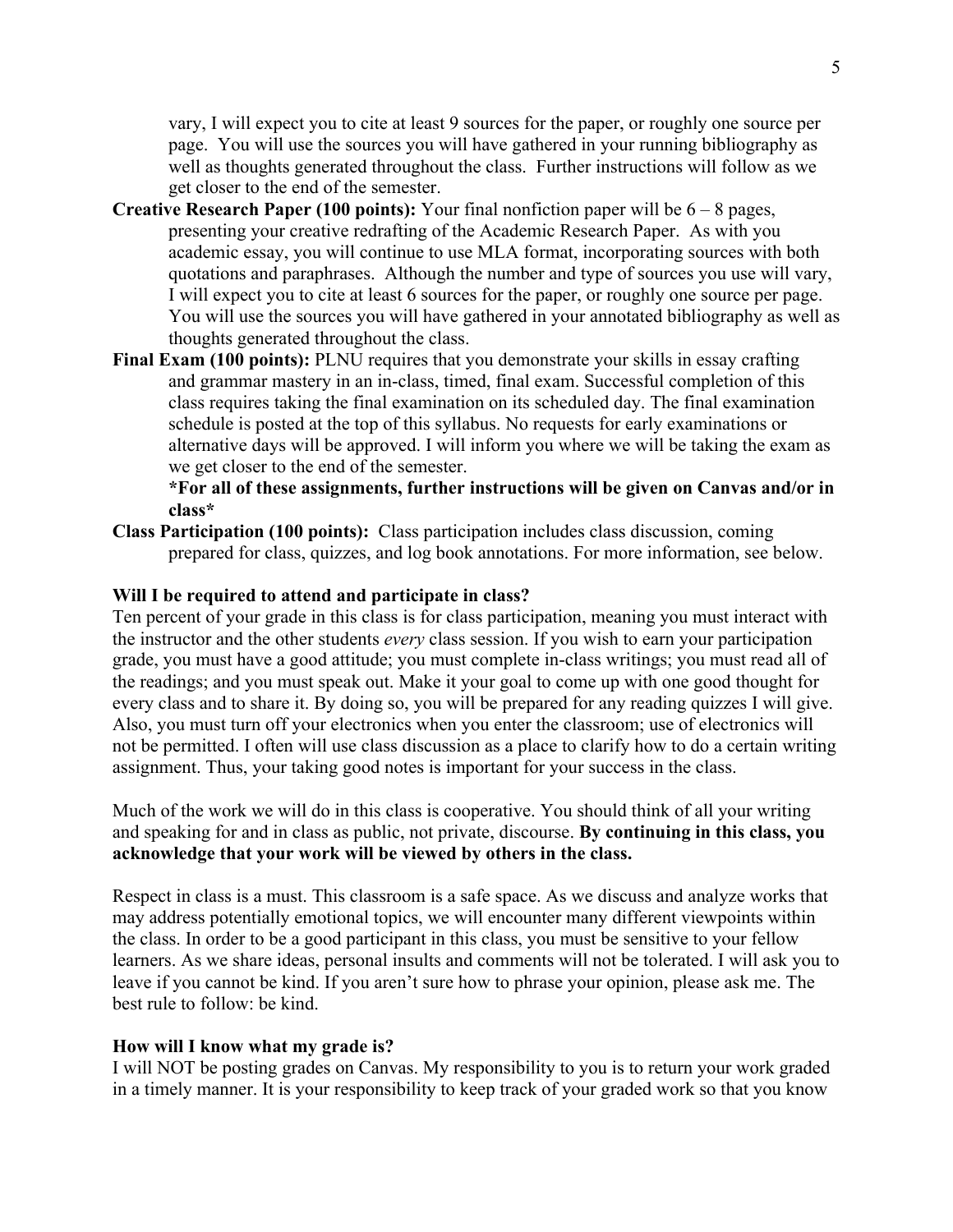what your grade is and to address any grading issues with me in a timely manner. So that both of us can keep track of your grades with ease, I use a point system that adds to 1000 points over the course of the semester. If at any time you wonder how you are doing in this class, simply add your points received on your graded work then divide that number by the total number of points we've completed this semester. Voilà! There's your grade. I've attached a sheet to the back of the syllabus for you to record your points.

#### **What if I turn in a late assignment?**

If you miss the day an assignment is due, your grade on the assignment will drop a letter grade for every late day (not class days, actual days). For example, if I collect an essay on Tuesday and you submit your essay on Wednesday, the best grade you can receive will be a B.

#### **What if I have to miss a class?**

You must attend class to pass the class. However, I do understand that emergencies do come up. If you do choose to miss class, you are responsible for the material covered and assignments given. **You must get this information from another** *student* **(not your instructor).** Lecture information is a privilege for those students who choose to come to class. They may decide to share that information with you if you ask nicely. Also, you must be prepared for the next class you attend. "I didn't know what to do because I missed last class" is not an acceptable excuse.

#### As PLNU notes,

Regular and punctual attendance at all classes is considered essential to optimum academic achievement. If the student is absent from more than 10 percent of class meetings, the faculty member can file a written report which may result in de-enrollment. If the absences exceed 20 percent, the student may be de-enrolled without notice until the university drop date or, after that date, receive the appropriate grade for their work and participation. See Academic Policies in the Undergraduate Academic Catalog.

You may be absent three class sessions without question. Wise students will not use up allowable absences early-on for fickle purposes, however. A total of four **absences** may result in a letter's reduction in the course grade. A total of six absences may result in failure of the course. Three times of arriving late or exiting class early will equal one absence. You should not depend on doctors' or deans' excuses to bail you out. The built-in allowances are there to cover such needs, so plan carefully and do not use up your allowed absences early in the quad. **Please talk to me and email me about extended illness, emergencies and absence for official university business.** Students in traveling groups that **represent the university** should meet with me during the first week of classes to review the group's travel schedule and its impact in WRI 110. Students who are absent from six class sessions within the first five weeks (without legitimate reasons communicated promptly to the professor via e-mail) should expect to be automatically and officially de-enrolled from the course. I warn students via e-mail of impending de-enrollment after five absences.

Distracting and disruptive behavior will be considered an absence.

#### **What if I want to use other people's writing in my writing?**

As Solomon wisely noted, "There is nothing new under the sun." Thus, it is perfectly okay to reference other texts (written or visual) in your own writing. However, you must give credit to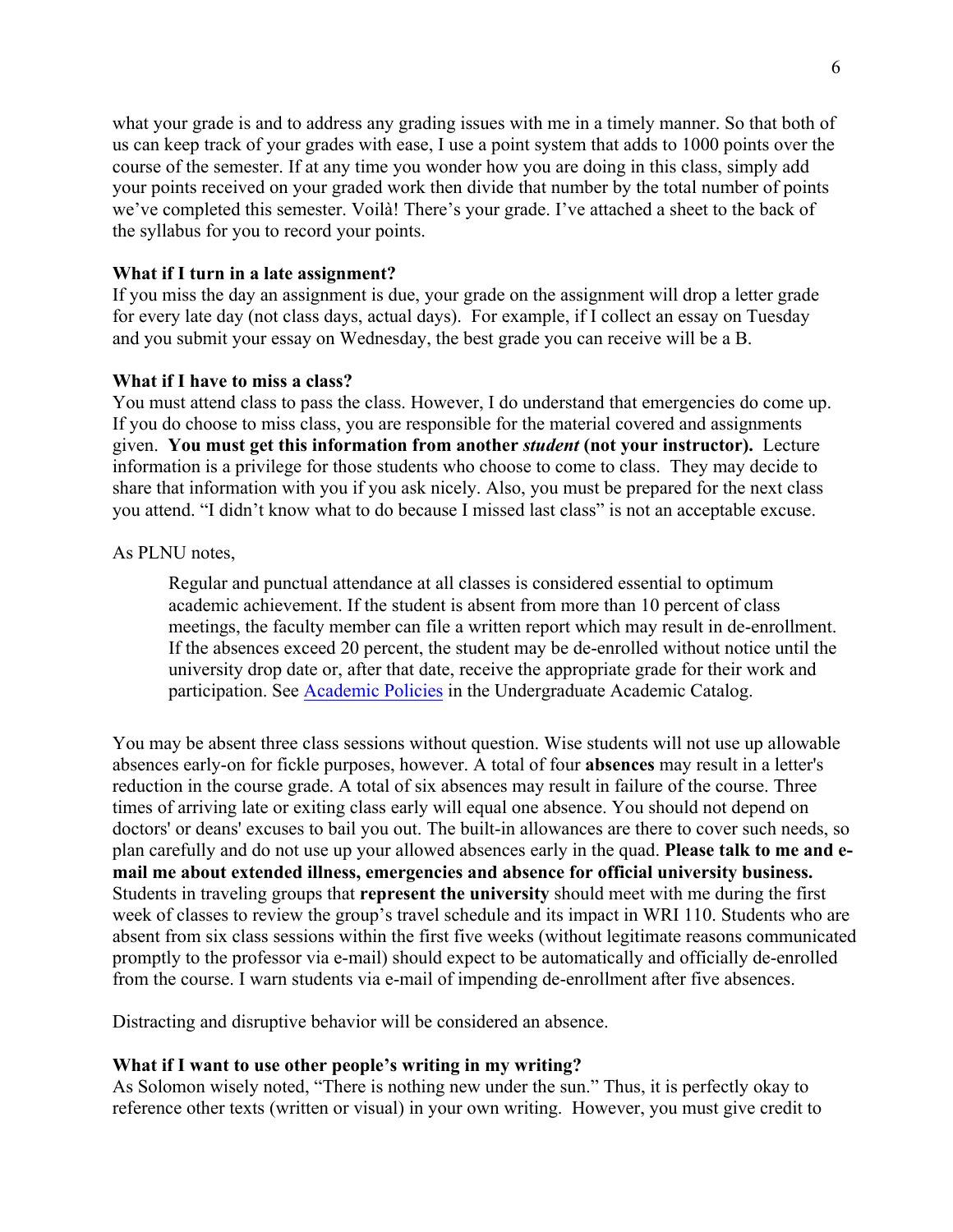any ideas or sentences that are not originally yours or aren't common knowledge. To omit doing this action is an act of plagiarism. Writing is often collaborative, and writers share and borrow from each other all the time (just as I did from other PLNU faculty when I wrote this syllabus). There are ways to do this that are acceptable (such as taking suggestions from a professor or a peer), but there are also ways to use other people's ideas or words in a way that is considered plagiarism (such as passing off somebody else's work—even just a sentence—as your own). We will discuss this further in class.

Plagiarism of any kind will not be tolerated. Any word or idea that is not your own must be cited correctly. As explained in the University Catalog,

academic dishonesty is the act of presenting information, ideas, and/or concepts as one's own when in reality they are the results of another person's creativity and effort. Violations of academic honesty include cheating, plagiarism, falsification, aiding academic dishonesty, and malicious interference. A faculty member who believes a situation involving academic dishonesty has been detected may assign a failing grade for a) that particular assignment or examination, and/or b) the course following the procedure in the university catalog. A student remains responsible for the academic honesty of work submitted in PLNU courses and the consequences of academic dishonesty beyond receipt of the final grade in the class and beyond the awarding of the diploma. Ignorance of these catalog policies will not be considered a valid excuse or defense. Students may not withdraw from a course as a response to a consequence. Students may appeal using the procedure in the university catalog.

See Academic Policies for further information.

If you aren't sure if you are plagiarizing, check out the information on the university cheating and plagiarism policy at http://catalog.pointloma.edu/content.php?catoid=8&navoid=864

Or you can visit PLNU's library, which also has an excellent tutorial on how to avoid plagiarism.

Finally, you can always talk to me.

#### **How do I contact you?**

At the top of the syllabus, all of my contact information is listed. In the subject line of your email, please indicate WRI 110.

#### **What if I need some extra help in your class?**

While all students are expected to meet the minimum academic standards for completion of this course as established by the instructor, students with disabilities may request academic accommodations. At Point Loma Nazarene University, students must request that academic accommodations by filing documentation within the first two weeks of class with the Disability Resource Center (DRC) (http://www.pointloma.edu/experience/offices/administrativeoffices/academic-advising-office/disability-resource-center), located in the Bond Academic Center. Once the student files documentation, the Disability Resource Center will contact the student's instructors and provide written recommendations for reasonable and appropriate accommodations to meet the individual needs of the student. This policy assists the university in its commitment to full compliance with Section 504 of the Rehabilitation Act of 1973, the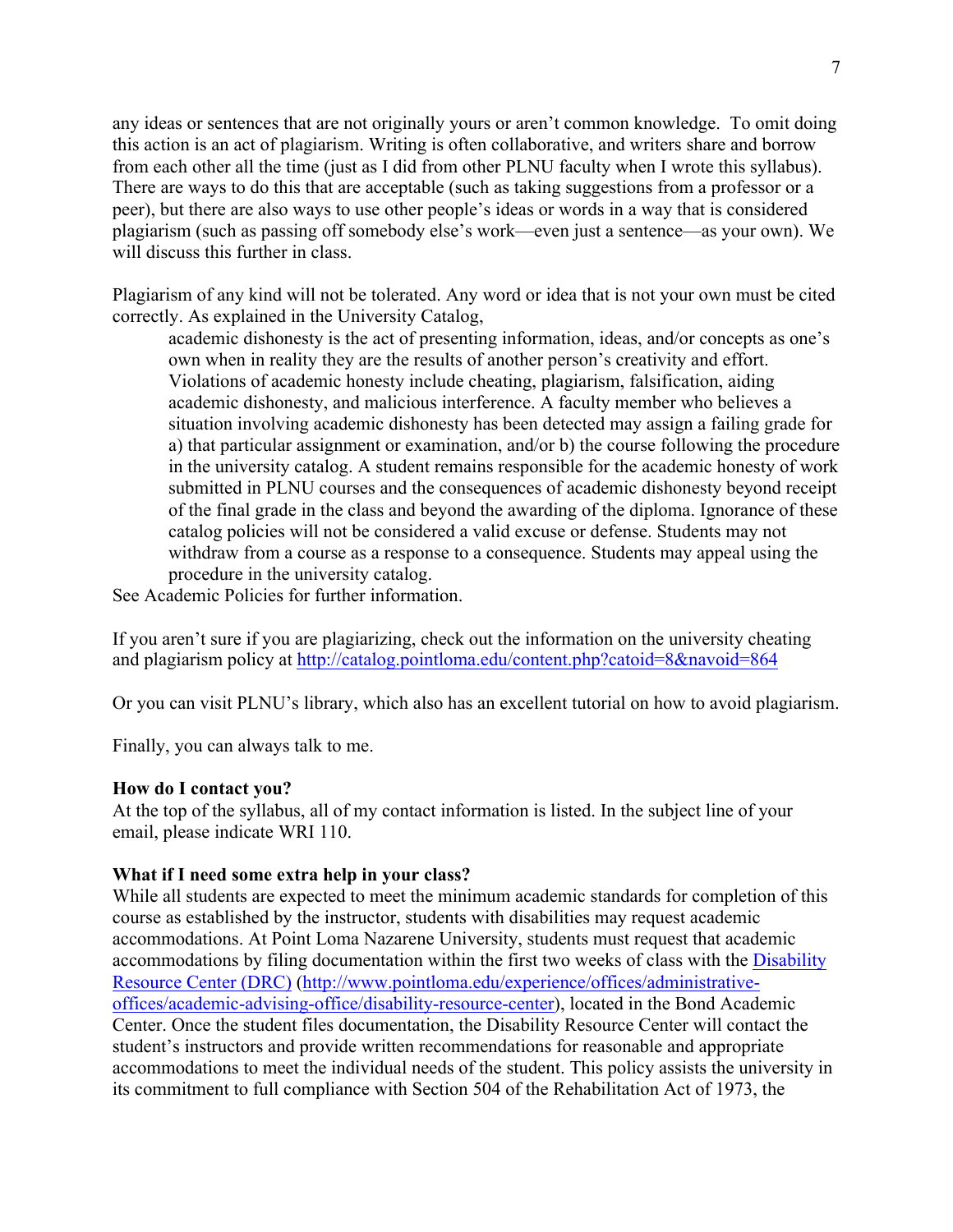Americans with Disabilities (ADA) Act of 1990, and ADA Amendments Act of 2008, all of which prohibit discrimination against students with special needs and guarantees all qualified students equal access to the benefits of PLNU programs and activities.

Students have the right to appeal decisions regarding academic accommodations. In order to provide prompt and equitable resolution, the student must submit a written or verbal statement to the Director of Academic Advising who will conduct the appeal process in consultation with the Vice President for Student Development.

You can contact the DRC by phone at 619-849-2486 or by e-mail at DRC@pointloma.edu.

**Writers' Studio:** You will take a diagnostic essay that will reveal your strengths and weaknesses as a writer, thinker, and communicator on the college entry level. Your exam scores and your professor's discretion will determine whether or not you will benefit the most by enrolling in WRI 097, which is the Writing Skills Tutorial held in the Writers' Studio. If your scores reveal that you need to enroll in WRI 097, you will fulfill the requirements by working on your writing skills with trained tutors in the Writers' Studio once-a-week for 10 weeks beginning the third week of the semester. You will be required to attend an introductory session to the Studio the second week of classes. During that session you will sign-up for a time to work with a writing consultant throughout the semester. The writing assignments you work on in the consultant will be writing assignments assigned in this writing course. Students who work in the Studio benefit greatly from the time spent working alongside a pedagogically trained fellow writer. The fee for the Studio, WRI 097, is \$150.00. Should you discover you have the privilege of working in the Studio, know that the \$150.00 lab fee replaces a 3 unit, not-for-college credit, \$3,700.00 course your scores would have previously required you to take. **Failure to complete WRI 097 will result in a failing grade in WRI 110 and a reentry into the Studio the following semester to complete 10 sessions.**

Also, come see me if you think you may need some extra assistance in passing this class.

| A     | 93-100 Percent |
|-------|----------------|
| $A -$ | 90-92          |
| $B+$  | 89-88          |
| B     | 87-83          |
| $B -$ | 82-80          |
| $C+$  | 79-78          |
| C     | 77-73          |
| $C-$  | 72-70          |
| $D+$  | 69-68          |
| D     | 67-63          |
| D-    | $62 - 60$      |
| F     | Below 60       |

*This syllabus is a contract. If you continue in this course, then you agree to comply with the class policies as stated here.*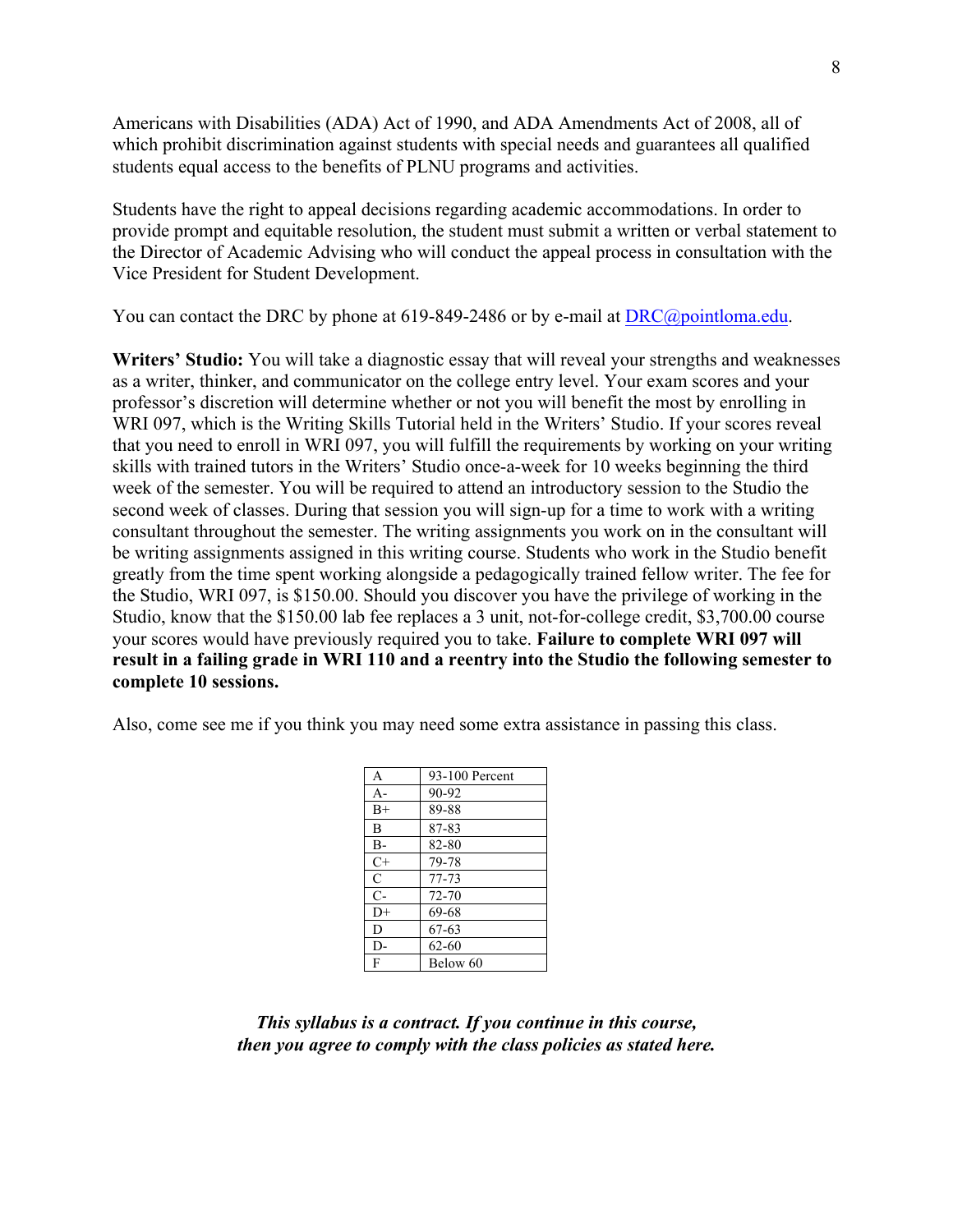## **Schedule (\*Subject to Change as needed to facilitate course goals\*):** Readings and assignments are due on the date listed.

*WR* denotes readings from *A Writer's Reference 8th Ed.* (Canvas) denotes readings can be found on Canvas in PAGES section

\*\*\*\* Disclaimer: This class is taught at the college level; therefore, reading materials may be adult and/or controversial in connotation and/or denotation. The purpose of presenting such material is to expose you to various viewpoints—viewpoints that will act as sources for discussions. For this reason, no alternate materials will be provided.\*\*\*\* \*\*\*\*Final Disclaimer: You will write A LOT. Writing is a muscle that must be exercised. Every week, there will be a writing assignment of at least 1 to 2 pages\*\*\*\*

| Week 1            |                                                                             |
|-------------------|-----------------------------------------------------------------------------|
| 8 January         | Syllabus/Getting to Know You                                                |
| 9 January         | Diagnostic Exam (no alternative days given)                                 |
| 11 January        | <b>DUE: SB #1 Discovery Essay</b>                                           |
|                   |                                                                             |
| Week 2            |                                                                             |
| <b>14 January</b> | <i>WR</i> "Composing and Revising" C1-a – C1-b $(3 – 9)$                    |
|                   | <i>WR</i> "Academic Reading, Writing, and Speaking" $AI-a - A1-b (57 - 62)$ |
|                   | $WR$ "Academic Reading, Writing, and Speaking" A2 (70 – 78)                 |
|                   | <b>DUE:</b> Bring in an advertising image of your choice                    |
| 16 January        | Horn "A Short History of Feminist Theory" (Canvas 1)                        |
| <b>18 January</b> | Solnit "The Monument Wars" (Canvas 2)                                       |
|                   | <b>DUE: SB #2</b> Audience Evaluation of Image                              |
|                   |                                                                             |
| Week 3            |                                                                             |
| 21 January        | <b>NO CLASS (Martin Luther King, Jr. Day)</b>                               |
| 23 January        | $W^{\prime\prime}$ "Composing and Revising" C5 (42 – 54)                    |

| 21 January | NO CLASS (Martin Luther King, Jr. Day)                                      |
|------------|-----------------------------------------------------------------------------|
| 23 January | <i>WR</i> "Composing and Revising" C5 $(42 – 54)$                           |
| 25 January | <i>WR</i> "Academic Reading, Writing, and Speaking" A1-c – A1-d $(63 - 65)$ |
|            | <i>WR</i> "Academic Reading, Writing, and Speaking" A3 $(78 - 86)$          |
|            |                                                                             |

| Week 4            |                                                                    |
|-------------------|--------------------------------------------------------------------|
| 28 January        | <i>WR</i> "Researching" R2 $(341 – 347)$                           |
|                   | <i>WR</i> "MLA Papers" MLA-2 $(369 - 372)$                         |
|                   | <b>DUE: SB#3 Summary and Response Paper</b>                        |
| <b>30 January</b> | Gay "Some Thoughts on Mercy" (Canvas 3)                            |
| 1 February        | <i>WR</i> "Academic Reading, Writing, and Speaking" $A4(87 - 101)$ |
| Week 5            |                                                                    |
| <b>4 February</b> | Morrison "Recitatif" (Canvas 4)                                    |
| <b>6 February</b> | Kim "Sympathy and Indeterminacy in Toni Morrison's 'Recitatif'"    |
|                   | (Canvas 5)                                                         |
| <b>8 February</b> | <b>DUE: SB #4 Textual Evidence Paper</b>                           |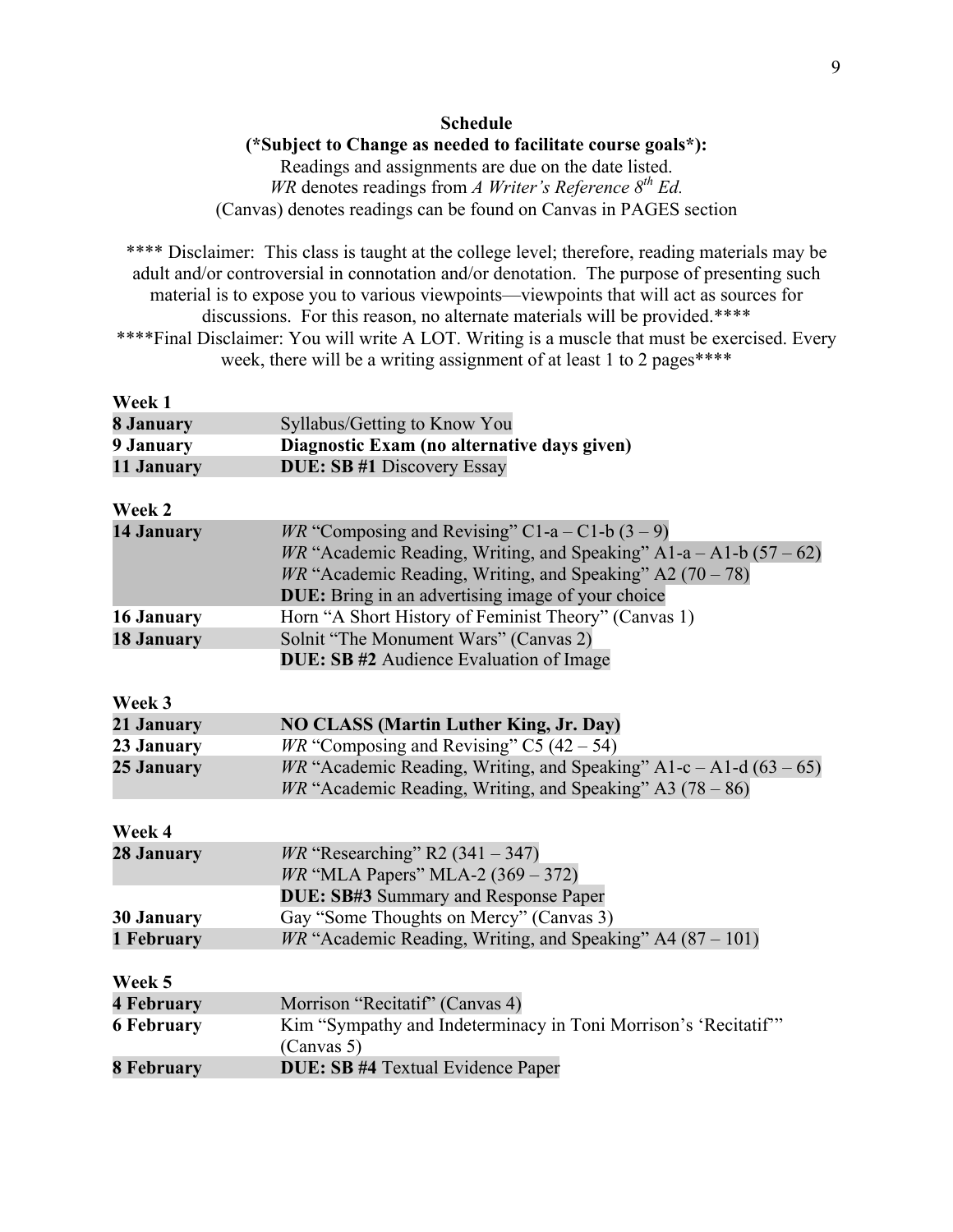| Week 6                    |                                                               |
|---------------------------|---------------------------------------------------------------|
| 11 February               | <b>Library Day (Meet at Ryan Library on Main Campus)</b>      |
|                           | <i>WR</i> "Researching" R1 $(329 - 341)$                      |
| 13 February               | Library Day (Meet at Ryan Library on Main Campus)             |
|                           | $WR$ "Researching" R3 (348 – 360)                             |
| <b>15 February</b>        | <i>WR</i> "MLA Papers" MLA-3 $(372 - 383)$                    |
|                           | <b>DUE: SB #6 Bibliography Entry Academic Source</b>          |
|                           |                                                               |
| Week 7                    |                                                               |
| <b>18 February</b>        | DUE: SB #7 Bibliography Entry Credible Popular Source         |
|                           | DUE: Library Assignment (Counts as Annotation #9)             |
| 20 February               | Bring two additional articles for SB #5                       |
| 22 February               | $WR$ "Academic Reading, Writing, and Speaking" A6 (106 – 108) |
|                           |                                                               |
| Week 8                    |                                                               |
| 25 February               | Library Day (Meet at Ryan Library on Main Campus)             |
| 27 February               | <b>DUE: SB #5 Critical Conversation Paper</b>                 |
| 1 March                   | <b>DUE:</b> Annotated Bibliography                            |
|                           |                                                               |
| <b>Spring Break Week</b>  |                                                               |
| 4 March                   | <b>NO CLASS (Spring Break)</b>                                |
| <b>6 March</b>            | <b>NO CLASS (Spring Break)</b>                                |
| 8 March                   | <b>NO CLASS (Spring Break)</b>                                |
|                           |                                                               |
| Week 9<br>11 March        |                                                               |
| 13 March                  | Sedaris "Jesus Shaves" (Canvas 6)<br><b>TBD</b>               |
| 15 March                  | <b>DUE: Popular Magazine Selection</b>                        |
|                           |                                                               |
| Week 10 – Conference Week |                                                               |
| 18 March                  | Conferences                                                   |
|                           | <b>DUE: SB #8 Project Proposal</b>                            |
| 20 March                  | Conferences                                                   |
|                           | <b>DUE: SB #8 Project Proposal</b>                            |
| 22 March                  | Conferences                                                   |
|                           | <b>DUE: SB #8 Project Proposal</b>                            |
|                           |                                                               |
| Week 11                   |                                                               |
| 25 March                  | <b>TBD</b>                                                    |
| 27 March                  | <b>TBD</b>                                                    |
| 29 March                  | <b>DUE:</b> Draft Academic Research Paper (11 copies)         |
|                           |                                                               |
| Week 12                   |                                                               |
| 1 April                   | Workshop                                                      |
| 3 April                   | Workshop                                                      |
| 5 April                   | Workshop                                                      |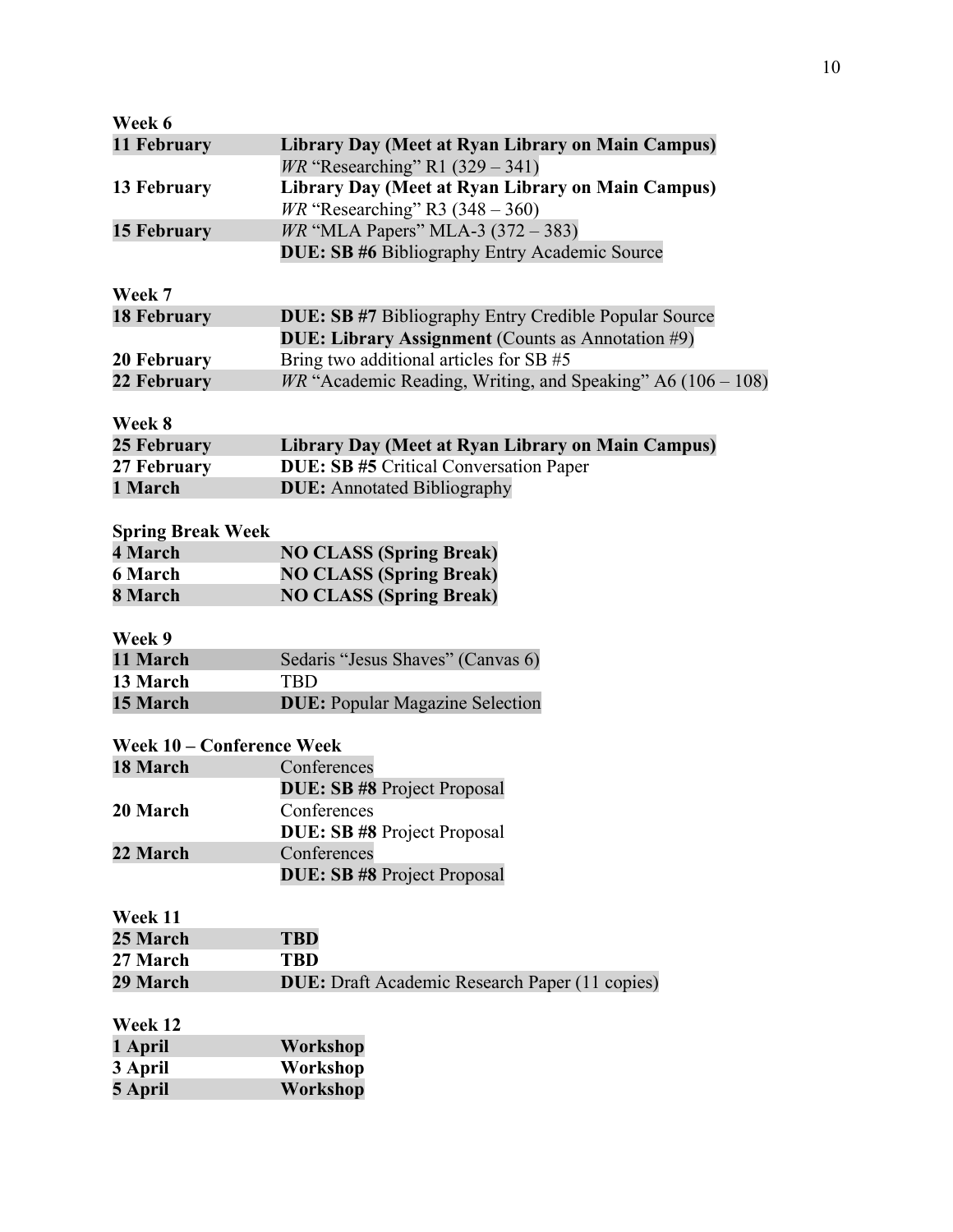| Week 13  |                                                                               |
|----------|-------------------------------------------------------------------------------|
| 8 April  | <b>DUE:</b> Academic Research Paper                                           |
| 10 April | Dillard "Living Like Weasels" (Canvas 7)                                      |
| 12 April | Russell "The New Veterans" (Canvas 8)                                         |
|          | The intersection of fiction and creative nonfiction                           |
| Week 14  |                                                                               |
| 15 April | <b>DUE: SB#9</b> Creative Treatment of Research Topic (2 copies, single-sided |
|          | print)                                                                        |
| 17 April | <b>DUE: SB#10</b> I Am a Person Who Essay                                     |
| 19 April | <b>NO CLASS (Easter Recess)</b>                                               |
| Week 15  |                                                                               |
| 22 April | <b>NO CLASS (Easter Recess)</b>                                               |
| 24 April | TBD                                                                           |
| 26 April | <b>DUE:</b> Creative Research Paper                                           |
| Week 16  | <b>FINALS WEEK</b>                                                            |
| 29 April | Final Exam 7:30am-10:00am on the Main Campus, Location TBD                    |